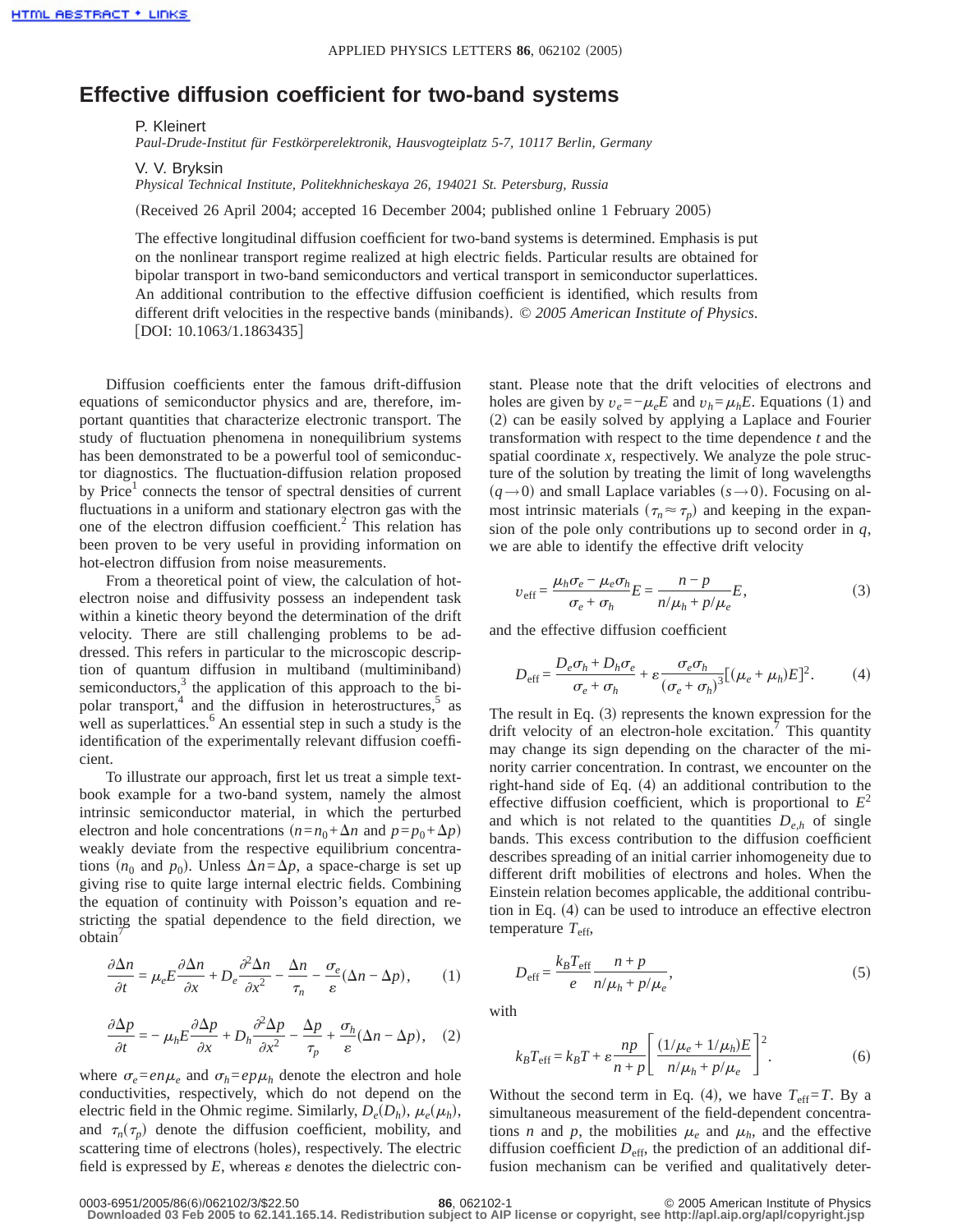mined from Eqs.  $(5)$  and  $(6)$  by comparing the temperature *T* with the parameter  $T_{\text{eff}}$ .

The calculational scheme outlined above is not only applicable for bipolar systems, but can also be used for unipolar transport. Let us determine the effective diffusion coefficient induced by interminiband transitions in a semiconductor superlattice of period *d*. Assuming a constant internal electrical field, the carrier concentration  $n<sub>v</sub>$  of the  $\nu$ th miniband is calculated from the continuity equation

$$
\frac{\partial n_{\nu}(r,t)}{\partial t} = D_{\nu\nu'} \Delta n_{\nu'} - \mathbf{v}_{\nu\nu'} \nabla \mathbf{n}_{\nu'} + \omega_{\nu\nu'} \mathbf{n}_{\nu'}, \tag{7}
$$

with  $D_{\nu\nu}$  and  $v_{\nu\nu}$  being the diffusion coefficients and drift velocities, respectively. Carrier generation and recombination are characterized by  $\omega_{\nu\nu'}$ . As described above, we treat a one-dimensional two-miniband system and perform a Laplace and Fourier transformation with respect to the variables *t* and *x*, respectively. The resulting set of linear equations

$$
- sn_1(q,s) = q^2 D_{11}n_1 + q^2 D_{12}n_2 + iqv_{11}n_1 + iqv_{12}n_2
$$
  
+  $n_1/\tau_{12} - n_2/\tau_{21} - n_1(q,t=0),$   

$$
- sn_2(q,s) = q^2 D_{21}n_1 + q^2 D_{22}n_2 + iqv_{21}n_1 + iqv_{22}n_2
$$
  

$$
- n_1/\tau_{12} + n_2/\tau_{21} - n_2(q,t=0),
$$

in which we introduced the initial carrier densities  $n_{1,2}(q,t)$ =0) and the interminiband scattering times  $\tau_{12}$  and  $\tau_{21}$ , is easily solved. The solution is treated in the long-wavelength limit  $(q \rightarrow 0)$  and for  $s \rightarrow 0$ . We obtain

$$
n_{1,2}(q,s) = \frac{F_{1,2}n_{1,2}(q,t=0)}{s + iqv_{\text{eff}} + q^2 D_{\text{eff}}}
$$
\n(8)

with miniband occupation numbers

$$
F_1 = \frac{\tau_{12}}{\tau_{12} + \tau_{21}}, \quad F_2 = \frac{\tau_{21}}{\tau_{12} + \tau_{21}} \tag{9}
$$

and the effective drift velocity

$$
v_{\text{eff}} = \sum_{\nu, \nu'} v_{\nu\nu'} F_{\nu'}.
$$
 (10)

 $v_{\text{eff}}$  has the meaning of an averaged value of the drift velocities  $v_{\nu\nu'}$ . The effective diffusion coefficient in Eq. (8) is expressed by

$$
D_{\text{eff}}(E) = \sum_{\nu,\nu'} D_{\nu\nu'}(E) F_{\nu'} + \frac{(\tau_{12}\tau_{21})^2}{(\tau_{12} + \tau_{21})^3} \{ [v_{11}(E) - v_{22}(E)]^2 - [v_{12}(E) - v_{21}(E)]^2 \}.
$$
 (11)

This field-dependent quantity encompasses an additional contribution to the diffusion coefficient, which vanishes whenever the diagonal and off-diagonal elements of the velocity tensor match each other  $(v_{11}=v_{22})$  and  $v_{12}=v_{21}$ ). For a superlattice exhibiting negative differential conductivity, the second term on the right-hand side of Eq.  $(11)$  may give rise to a nonmonotonous field dependence. This contribution to the diffusion coefficient has a simple physical origin. For the time being, let us neglect intrinsic diffusion  $D_{vv'}=0$  and interminiband transitions  $\omega_{\nu\nu}$ =0. We consider the evolution of a carrier ensemble composed of particles in both minibands, which has initially at  $t=0$  a  $\delta$ -functionlike character. Under



FIG. 1. Electric field dependence of the effective diffusion coefficient  $D<sub>eff</sub>$ (dashed line) compared with the partial contributions  $D_{11}$  and  $D_{22}$  (solid lines) of the minibands. For the calculation, we used:  $d=15$  nm,  $\Delta_1$ =3.85 meV,  $\Delta_2$ =21.26 meV,  $\tau_1$ =0.2 ps,  $\tau_2$ =0.05 ps, and *T*=300 K. The interminiband scattering times are assumed to be given by  $\tau_{21}=0.1$  ns and  $\tau_{12} = \tau_{21} \exp(\epsilon_g / k_B T)$  with  $\epsilon_g = 74.5$  meV.

the condition  $v_{11} > v_{22}$  and  $v_{12} = v_{21} = 0$ , the peak splits into two parts moving with different velocities by maintaining their  $\delta$ -functionlike shapes. Next, we allow interminiband transitions ( $\omega_{\nu\nu} \neq 0$ ), which leads to a spreading of the carrier packets. Transitions between the minibands cause fast moving particles to move slowly and vice versa. Consequently, the whole interval  $\Delta x = (v_{11} - v_{22})t$  becomes occupied by carriers. When a sufficiently long time *t* has passed, the particles accumulate at  $v_{\text{eff}}t$ , which is a point inside the interval  $\Delta x$  ( $v_{22} < v_{\text{eff}} < v_{11}$ ). From the exact solution of Eq. (7), the width  $\Delta x_p$  of the packet can be estimated. We obtain

$$
\Delta x_p \approx \sqrt{t \frac{\tau_{12}\tau_{21}}{(\tau_{12} + \tau_{21})^{3/2}}}(v_{11} - v_{22}),
$$

which, according to the definition of the diffusion coefficient  $\Delta D = (\Delta x_p)^2 / t |_{t=\infty}$ , reproduces the additional contribution on the right-hand side of Eq.  $(11)$ .

In order to illustrate qualitative features of the field dependence of the effective diffusion coefficient, we now discuss a numerical example using the simple Esaki–Tsu model for the miniband drift velocities<sup>8</sup>

$$
v_{\nu\nu} = \frac{\Delta_{\nu}d}{2\hbar} \frac{\Omega \tau_{\nu}}{1 + (\Omega \tau_{\nu})^2} \frac{I_1(\Delta_{\nu}/(2k_B T))}{I_0(\Delta_{\nu}/(2k_B T))} F_{\nu},\tag{12}
$$

and the corresponding diffusion coefficients

$$
D_{\nu\nu} = \frac{v_{\nu\nu}d}{2} \coth\left(\frac{\hbar\Omega}{2k_BT}\right),\tag{13}
$$

which are valid both in the ultraquantum limit and the Ohmic regime.<sup>3</sup> In Eqs. (12) and (13),  $\Omega = eEd/\hbar$  denotes the Bloch frequency, while  $\Delta_{\nu}$  and  $\tau_{\nu}$  represent the widths of the superlattice minibands and the intraminiband scattering times, respectively.  $I_0$  and  $I_1$  are modified Bessel functions. As an example let us treat a  $GaAs/Al<sub>0.3</sub>Ga<sub>0.7</sub>As superlattice, which$ is composed of 10 nm thick GaAs quantum wells separated by 5 nm thick AlGaAs barriers. Inserting the corresponding miniband widths  $(\Delta_1=3.85 \text{ meV}, \Delta_2=21.26 \text{ meV})$  and typical intrasubband scattering times  $(\tau_1=0.2 \text{ ps}, \tau_2=0.05 \text{ ps})$ into Eq.  $(11)$ , we obtain a nonmonotonous electric field dependence of the effective diffusion coefficient  $D_{\text{eff}}$  as illustrated in Fig. 1 by the dashed line. A maximum in  $D_{\text{eff}}$  at  $E \approx 8.65$  kV/cm and a minimum, which occurs for  $v_{11}(E)$ 

**Downloaded 03 Feb 2005 to 62.141.165.14. Redistribution subject to AIP license or copyright, see http://apl.aip.org/apl/copyright.jsp**